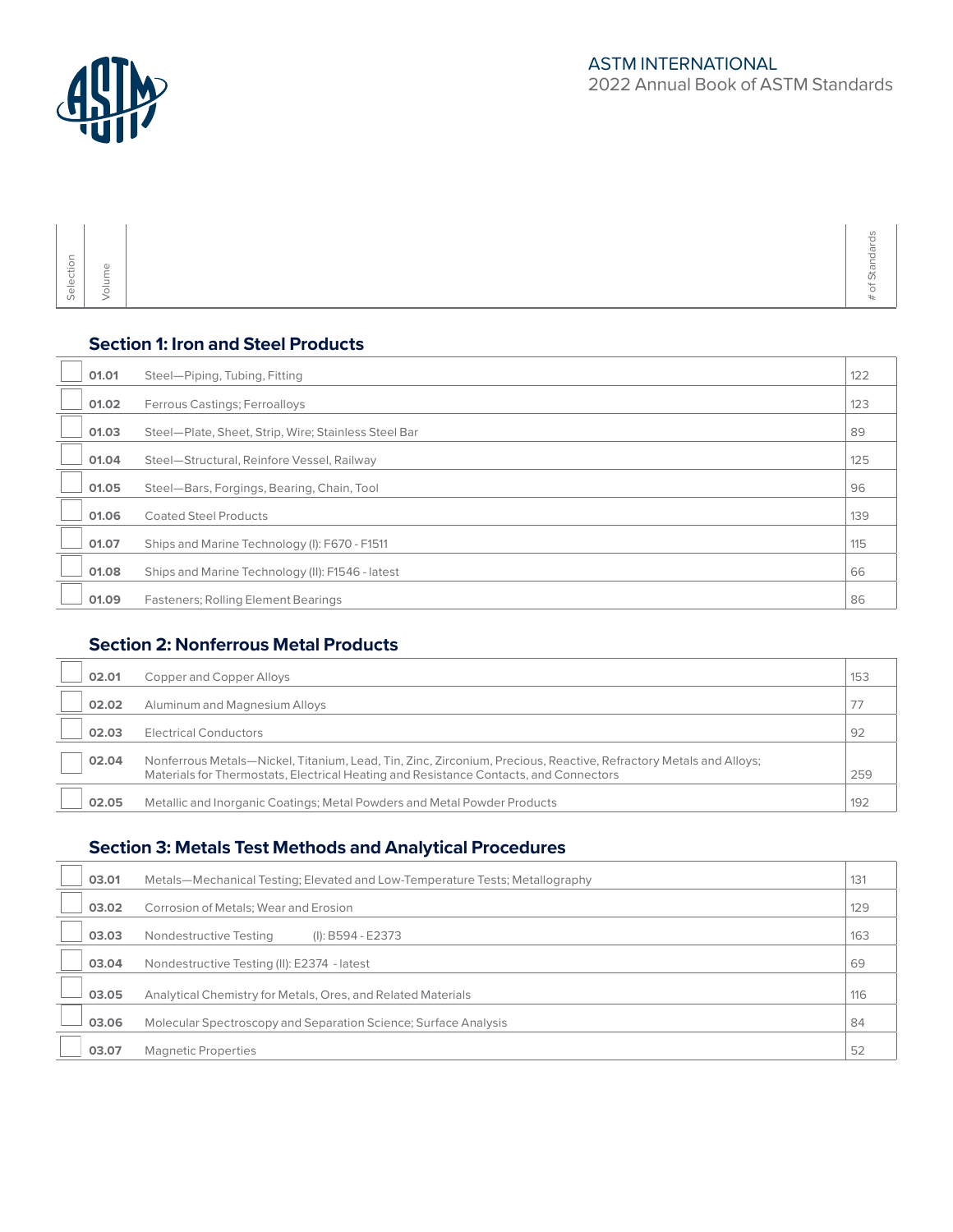

#### **Section 4: Construction**

| 04.01 | Cement; Lime; Gypsum                                                                                                                                       | 146 |
|-------|------------------------------------------------------------------------------------------------------------------------------------------------------------|-----|
| 04.02 | Concrete and Aggregates                                                                                                                                    | 192 |
| 04.03 | Road and Paving Materials; Vehicle-Pavement Systems                                                                                                        | 300 |
| 04.04 | Roofing and Waterproofing                                                                                                                                  | 179 |
| 04.05 | Vitrified Clay Pipe; Concrete Pipe; Fiber-Reinforced Cement Products; Mortars and Grouts; Masonry;<br><b>Precast Concrete: Stormwater Control Measures</b> | 252 |
| 04.06 | Thermal Insulation; Building and Environmental Acoustics                                                                                                   | 224 |
| 04.07 | Building Seals and Sealants; Fire Standards; Dimension Stone                                                                                               | 207 |
| 04.08 | Soil and Rock (I): D420 - D5876/D5876M                                                                                                                     | 189 |
| 04.09 | Soil and Rock (II): D5878-Latest                                                                                                                           | 191 |
| 04.10 | Wood                                                                                                                                                       | 93  |
| 04.11 | Building Constructiosn (I): E72-E2166                                                                                                                      | 153 |
| 04.12 | Building Constructions (II): E2168—Latest; Asset Management, Sustainability; Technology and Underground Utilities                                          | 170 |
| 04.13 | Geosynthetics                                                                                                                                              | 160 |

# **Section 5: Petroleum Products, Lubricants, and Fossil Fuels**

| 05.01 | Petroleum Products, Liquid Fuels, and Lubricants (I): C1234-D4176                                                                            | 255 |
|-------|----------------------------------------------------------------------------------------------------------------------------------------------|-----|
| 05.02 | Petroleum Products, Liquid Fuels, and Lubricants (II): D4177-D6468                                                                           | 223 |
| 05.03 | Petroleum, Liquid Fuels, and Lubricants (III): D6469-D7398                                                                                   | 137 |
| 05.04 | Petroleum Products, Liquid Fuels, and Lubricants (IV): D7412-D8128                                                                           | 169 |
| 05.05 | Petroleum Products, Liquid Fuels, and Lubricants (V): D8144—latest; Combustion Characteristics;<br>Manufactured Carbon and Graphite Products | 102 |
| 05.06 | Gaseous Fuels; Coal and Coke; Catalysts; Bioenergy and Industrial Chemicals from Biomass                                                     | 202 |

# **Section 6: Paints, Related Coatings, and Aromatics**

| 06.01 | Paint—Tests for Chemical, Physical, and Optical Properties; Appearance                   | 250 |
|-------|------------------------------------------------------------------------------------------|-----|
| 06.02 | Paint—Products and Applications; Protective Coatings; Pipeline Coatings                  | 269 |
| 06.03 | Paint—Pigments, Polymers, Resins, Naval Stores, Cellulosic Esters, and Ink Vehicles      | 141 |
| 06.04 | Paint – Solvents; Aromatic Hydrocarbons; add Industrial, Specialty and Related Chemicals | 221 |

### **Section 7: Textiles**

| 07.01 | Textiles (I): D76-D4391     | 182 |
|-------|-----------------------------|-----|
| 07.02 | Textiles (II): D4465-Latest | 166 |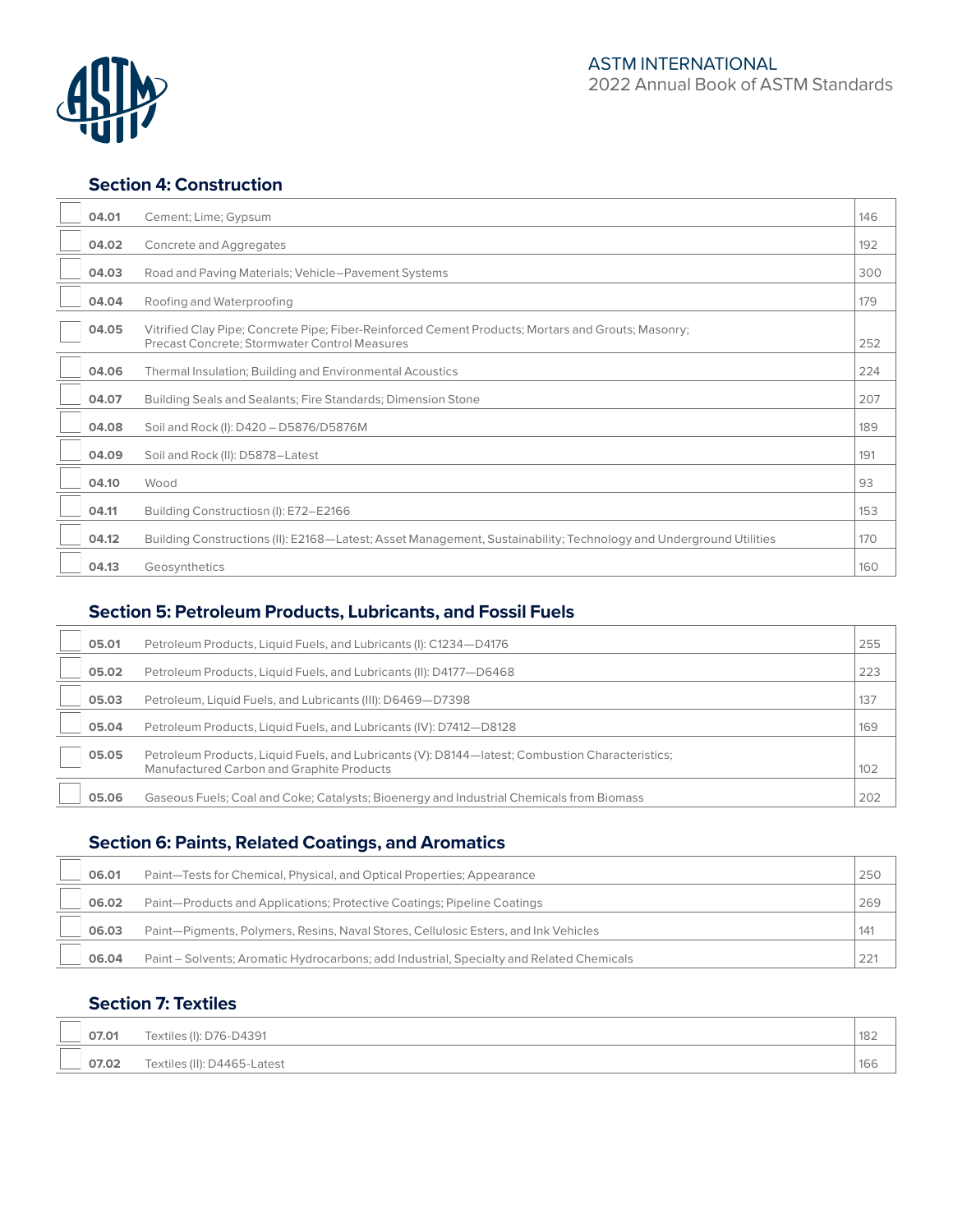

#### **Section 8: Plastics**

| 08.01 | Plastics (I): C1147-D3159                                                                                        | 127 |
|-------|------------------------------------------------------------------------------------------------------------------|-----|
| 08.02 | Plastics (II): D3222-D5083                                                                                       | 128 |
| 08.03 | Plastics (III): D5117-Latest Reinforced Plastic Piping Systems and Chemical Equipment; Plastic Building Products | 220 |
| 08.04 | Plastic Piping Systems (I): D1598-F2735                                                                          | 179 |
| 08.05 | Plastic Piping Systems (II): F2737-Latest                                                                        | 70  |

#### **Section 9: Rubber**

| 09.01 | Rubber, Natural and Synthetic—General Test Methods: Carbon Black                    |  |
|-------|-------------------------------------------------------------------------------------|--|
| 09.02 | Rubber Products, Industrial—Specifications and Related Test Methods; Gaskets; Tires |  |

### **Section 10: Electrical Insulation and Electronics**

| 10.01 | Electrical Insulation (I): D69-D2484                                                                     | 50  |
|-------|----------------------------------------------------------------------------------------------------------|-----|
| 10.02 | Electrical Insulation (II): D2519-Latest                                                                 | 92  |
| 10.03 | Electrical Insulating Liquids and Gases; Electrical Protective Equipment                                 | 101 |
| 10.04 | Electronics; Declarable Substances in Materials; 3D Imaging Systems; Additive Manufacturing Technologies | 153 |

### **Section 11: Water and Environmental Technology**

| 11.01 | Water (I)                                                                                                  | 142 |
|-------|------------------------------------------------------------------------------------------------------------|-----|
| 11.02 | Water (II)                                                                                                 | 217 |
| 11.03 | Occupational Health and Safety; Protective Clothing                                                        | 97  |
| 11.04 | Waste Management                                                                                           | 103 |
| 11.05 | Environmental Assessment, Risk Management and Corrective Action                                            | 66  |
| 11.06 | Environmental; Biological Effects and Environmental Fate; Industrial Biotechnology                         | 47  |
| 11.07 | Air Quality                                                                                                | 209 |
| 11.08 | Pesticides, Antimicrobials, and Alternative Control Agents; Hazardous Substances<br>and Oil Spill Response | 172 |

# **Section 12: Nuclear, Solar, and Geothermal Energy**

| 12.01 | Nuclear Energy (I)                                               |     |
|-------|------------------------------------------------------------------|-----|
| 12.02 | Nuclear (II); Solar, and Geothermal Energy; Radiation Processing | 158 |

# **Section 13: Medical Devices and Medical Services**

| 13.01 | Medical and Surgical Materials and Devices (I): E667-F2477                                                                                            | 208 |
|-------|-------------------------------------------------------------------------------------------------------------------------------------------------------|-----|
| 13.02 | Medical and Surgical Materials and Devices (II): F2502-Latest; Emergency Medical Services;<br>Search and Rescue; Anesthetic and Respiratory Equipment |     |